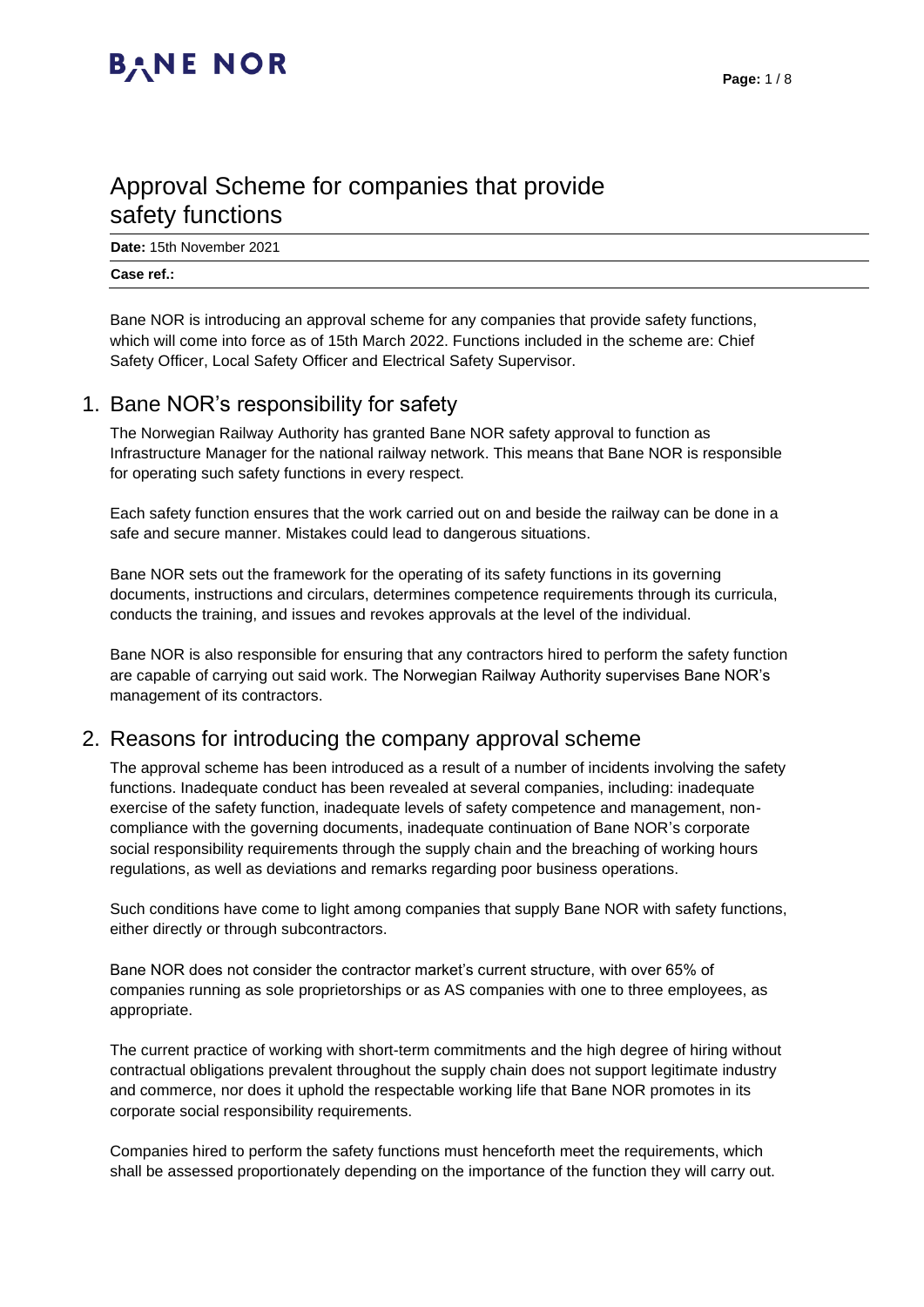### 3. Purpose of the company approval scheme

In order to provide a safe and credible safety function, the companies must: be of a certain size and be organised appropriately; have the capacity and durability to deliver the requirements set out for such safety services; have systems in place for internal control, quality assurance, safety management, timekeeping and competence management. These conditions are vital in order to maintain control over the planning, performing and following up of the safety function, such that the contractors/suppliers, their subcontractors and Bane NOR's employees can work safely on and beside the tracks.

The approval scheme helps to clarify the company's responsibility when it comes to safety management and safety competence. This will help to reduce the likelihood of deviations occurring in regard to the operating requirements and breaches of the working hours regulations.

The approval scheme will ensure that the company meets the requirements and expectations laid out at the time of which the application has been submitted, and throughout the entirety of the approval period.

Companies that do not meet the requirements, or that have repeatedly deviated from and breached the requirements will not be granted the opportunity to perform the safety function as either a contractor or as a subcontractor for Bane NOR.

### 4. Approval scheme on the company level

#### 4.1. Date of commencement

The approval scheme enters into force from 15th March 2022.

Information about the application process and the criteria will be published on banenor.no from 15th November 2021.

#### 4.2. Application deadlines

The deadline for applying to the first round of approvals will be the 15th January 2022. The application form will be made available via banenor.no.

Anyone who has applied within this deadline will receive a response to their application by the 15th February 2022.

As of the 1st March 2022, companies will be able to submit applications on an ongoing basis, and approval will be granted throughout the year. During the continuous application process, the expected processing time will be 2–4 weeks from the date of which the application has been received.

#### 4.3. Application process

All companies who believe that they meet the criteria may apply for approval.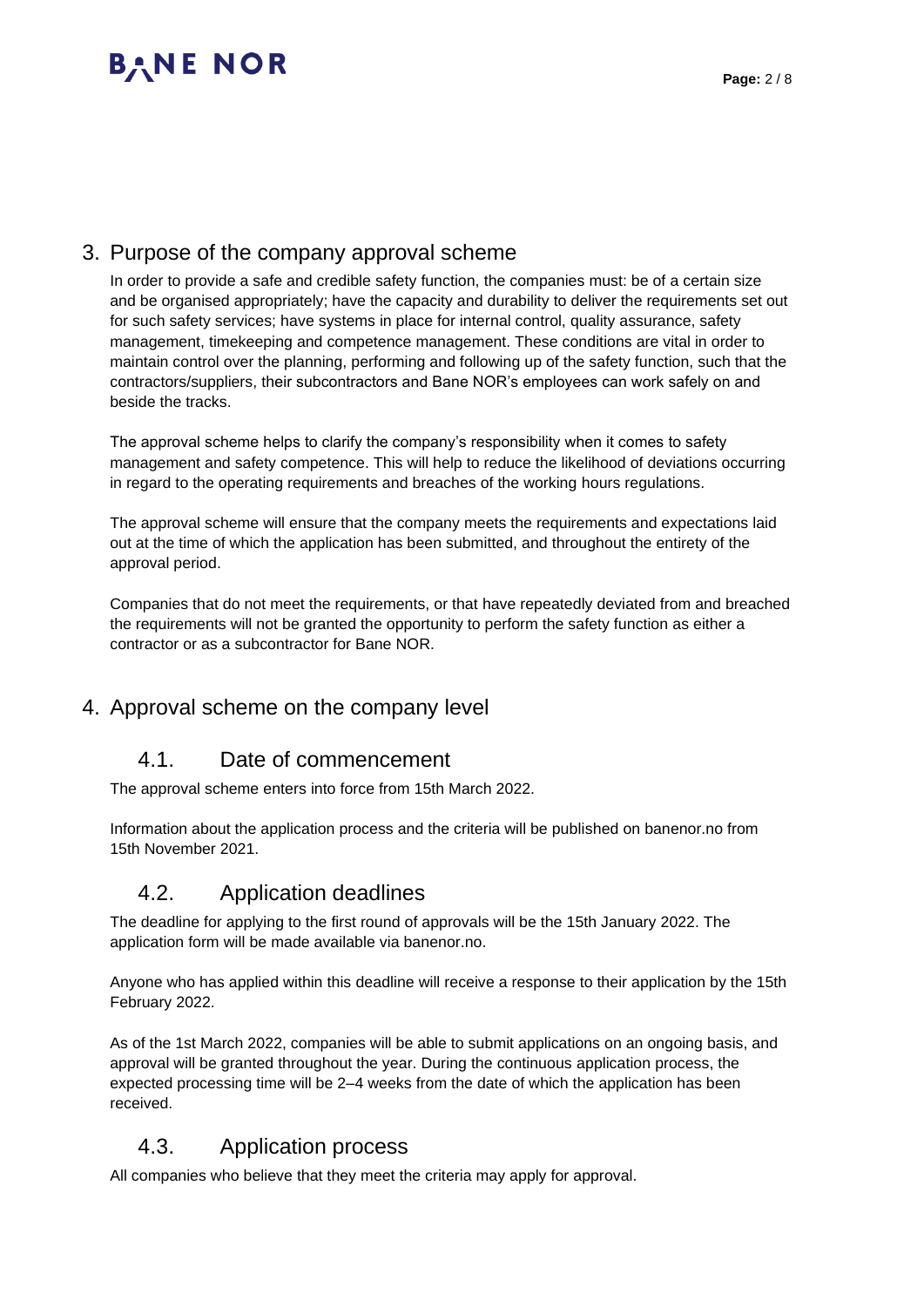The company will receive a confirmation that the application has been received, and if the company's application is successful, it will also receive an approval letter.

Documentation must be available for submission at the time of which the company is submitting the application. Bane NOR may request further documentation when required and will make independent inquiries in public registers and other open databases during the application's processing period.

### 4.4. Appeals for rejected applications

Applicants who have applied to the scheme and have had their application rejected will receive a rejection letter, which will specify which criteria have not been met. The company holds the right to appeal the rejected application. The appeal will be processed by a separate interdisciplinary group within Bane NOR. A final decision made by this group cannot be appealed.

The company is permitted to reapply when it believes that it has met the criteria that were not fulfilled prior to the previous application.

### 4.5. Duration of the approval period

Approval is valid for 36 months following the date of which the company has been approved. A list of companies that have received approval will be made public on banenor.no.

### 4.6. Renewal of the approval

The applicant is solely responsible for applying for the renewal of its approval, and this must done no later than 3 months before the approval expires.

When applying for renewal, the same process applies as for applying for the initial approval. The applicant is also responsible for submitting the renewed documentation for any documents that may have an expiry date.

### 4.7. Verification of requirement fulfilment and compliance

The company must expect that an inspection will be carried out during the application process regarding whether they have met the requirements, as well as the inspection and auditing of their compliance throughout the approval period. Bane NOR may request submission of documentation that proves that the requirements have been met.

#### 4.8. Revocation of approval

The criteria must be upheld throughout the entire period of approval. Bane NOR reserves the right to verify whether the company has continued to fulfil the requirements, and to request additional documentation if necessary.

If one or more of the criteria are no longer considered to have been fulfilled, the company shall be given a short deadline in order to rectify the issue. If one or more of the criteria have still not been fulfilled by the date of the deadline, Bane NOR will have the right to revoke their approval.

Repeated and/or serious breaches of the governing documents as published on banenor.no and the conditions listed under Sections § 20-2 (2) and § 20-2 (3) letters a, b, c and i of the Forsyningsforskriften [the Supply Regulations] may lead to the revocation of approval.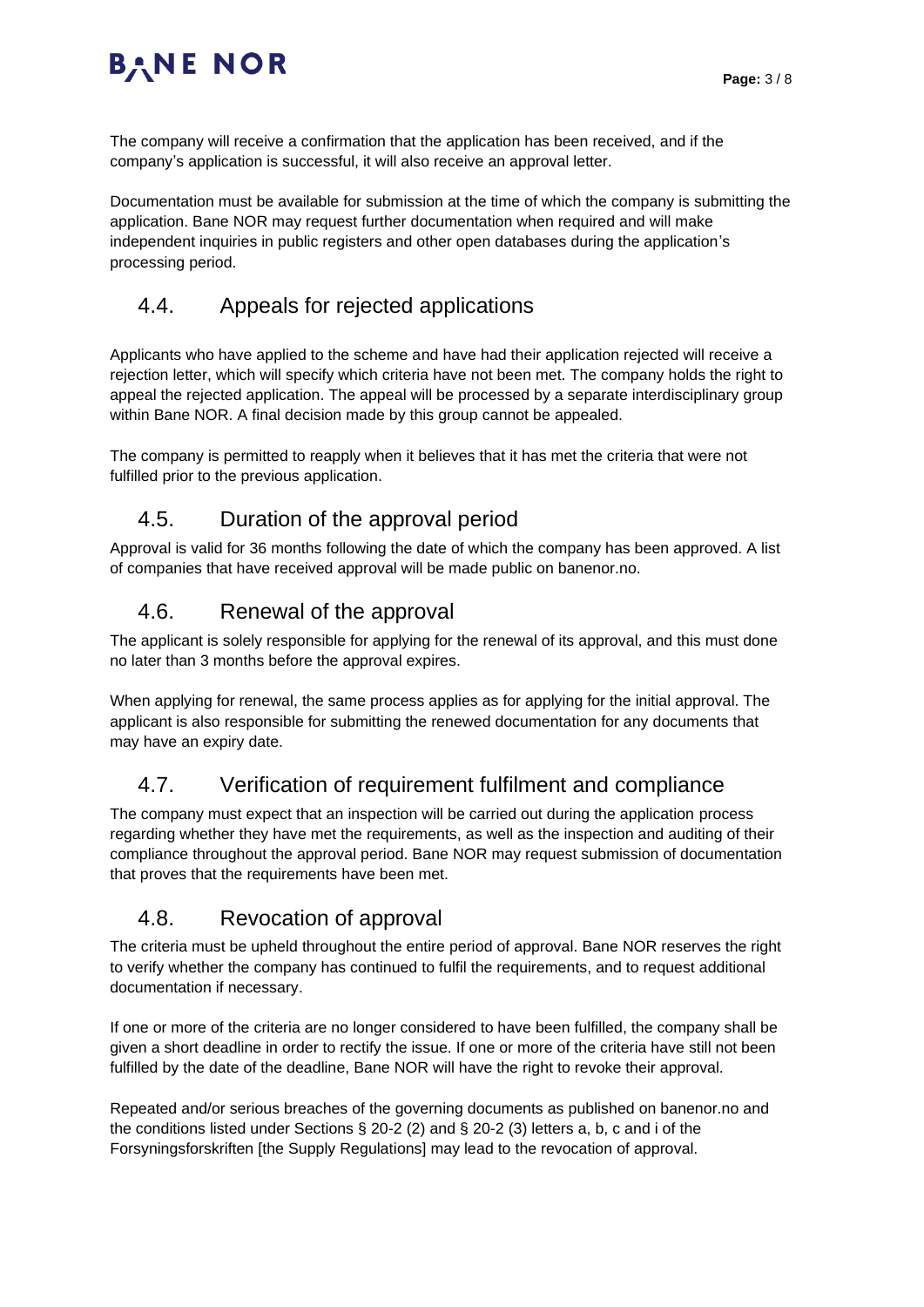The basis of which a company's approval may be revoked will be assessed by an interdisciplinary group. The contractor will be given the opportunity to defend their company before a final decision is made.

The decision can be appealed. The deadline for appeals is 1 month after the date of which the company was informed about the decision to revoke its approval. The appeal must be fully justified. If a suspension has been requested, the appeal must address this. Following a detailed assessment, Bane NOR may decide whether the appeal can be suspended.

In the event of any gross violations, Bane NOR may revoke a company's approval with immediate effect. Examples of gross violations include serious and/or repeated breaches of regulations concerning the working hours of the employees working for the company, and/or inadequate internal control or whether individuals within the management team have had their approval revoked.

The revocation of a contractor's approval is regarded as a material breach of the contractual obligations and Bane NOR will be entitled to terminate the contract without further notice. This will be regulated in the contract.

Revocation of a subcontractor's approval is regarded as justified grounds for replacing the subcontractor with immediate effect.

Notification of the revocation will be sent to the company's registered company address and/or the registered email address.

A company may be denied approval for a period of up to 3–5 years. If the company believes that the criteria required to reapply for approval has been met, then the company may submit a new application.

#### 4.9. Transitional arrangement

Once the scheme comes into force, it will apply to the operating of any safety function in both ongoing and new contracts. In order for the company to adapt to the new requirements, a transitional arrangement will be introduced.

Until 31st December 2022, contractors who hold an ongoing contract with Bane NOR may apply for approval regarding the continued operation of safety functions either under their own auspices or for the continued use of subcontractors that have not obtained approval.

In order for the company to apply for inclusion in the transitional agreement, the condition must be met that they either hold a signed contract with Bane NOR or have received approval from a subcontractor for the contract(s) for which the application is being sought, before the approval scheme has come into force.

Through its contract templates, Bane NOR is able to request, on justified grounds, the replacement of key personnel and subcontractors with other personnel who hold, at a minimum, the equivalent expertise.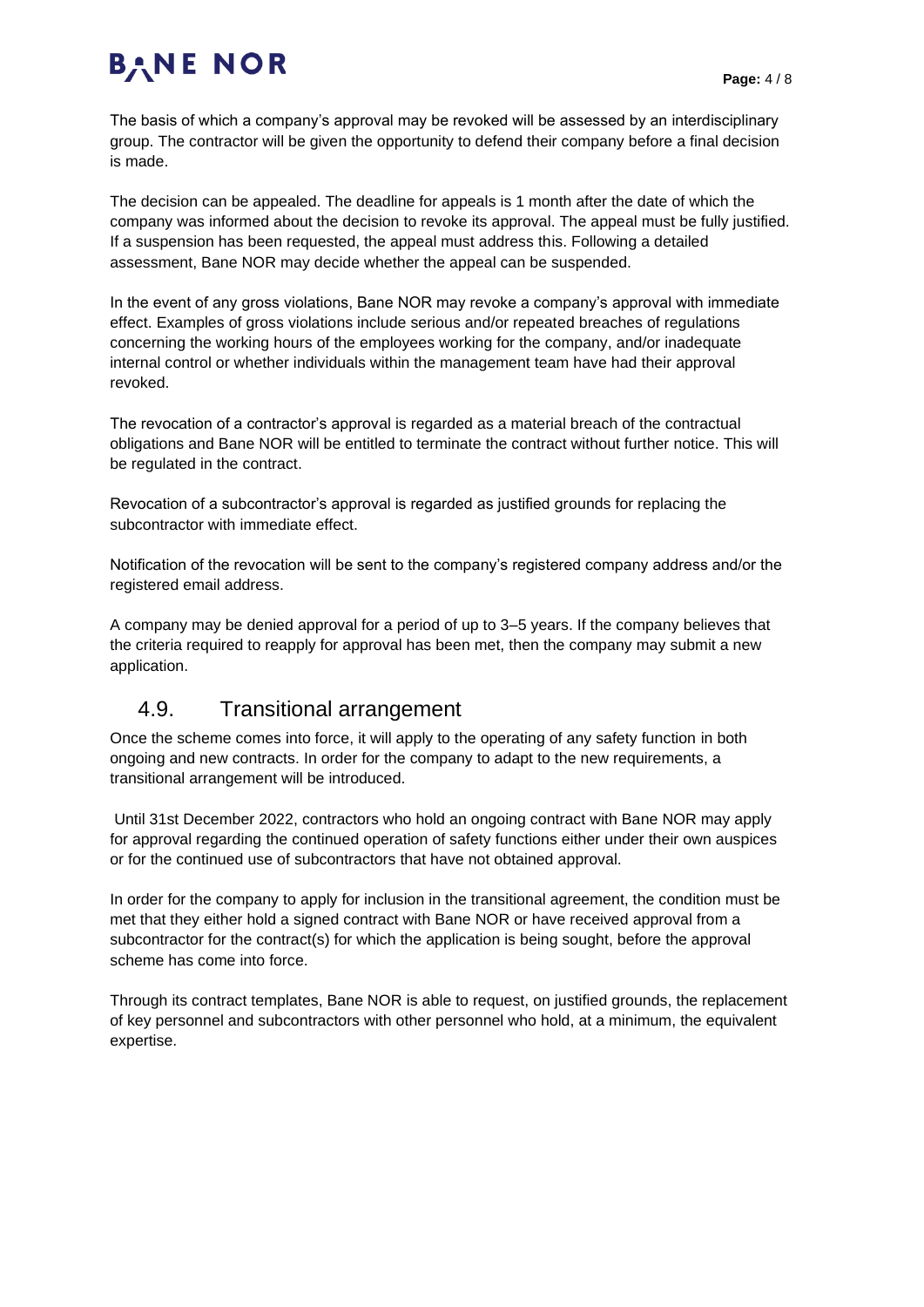### 4.10. Exemption from the requirements for a certain number of

#### employees

Companies with 6 or more permanent employees can apply for an exemption from the requirement that companies must have 10 permanent employees, on the condition that all other requirements have been met and are upheld during the approval period.

The duration of approval for companies applying for exemption from the requirement to employ a minimum of 10 permanent employees will be 12 months.

#### 4.11. Requirements for the approval scheme

Applicants are responsible for ensuring that they fulfil the criteria, and that the criteria has been met at the time at which the applicant is submitting the application, and that they are upheld through the entirety of the approval period.

Additional documentation must be available for submission upon request.

Bane NOR will conduct independent inquiries into public registers and open databases during the processing of applications.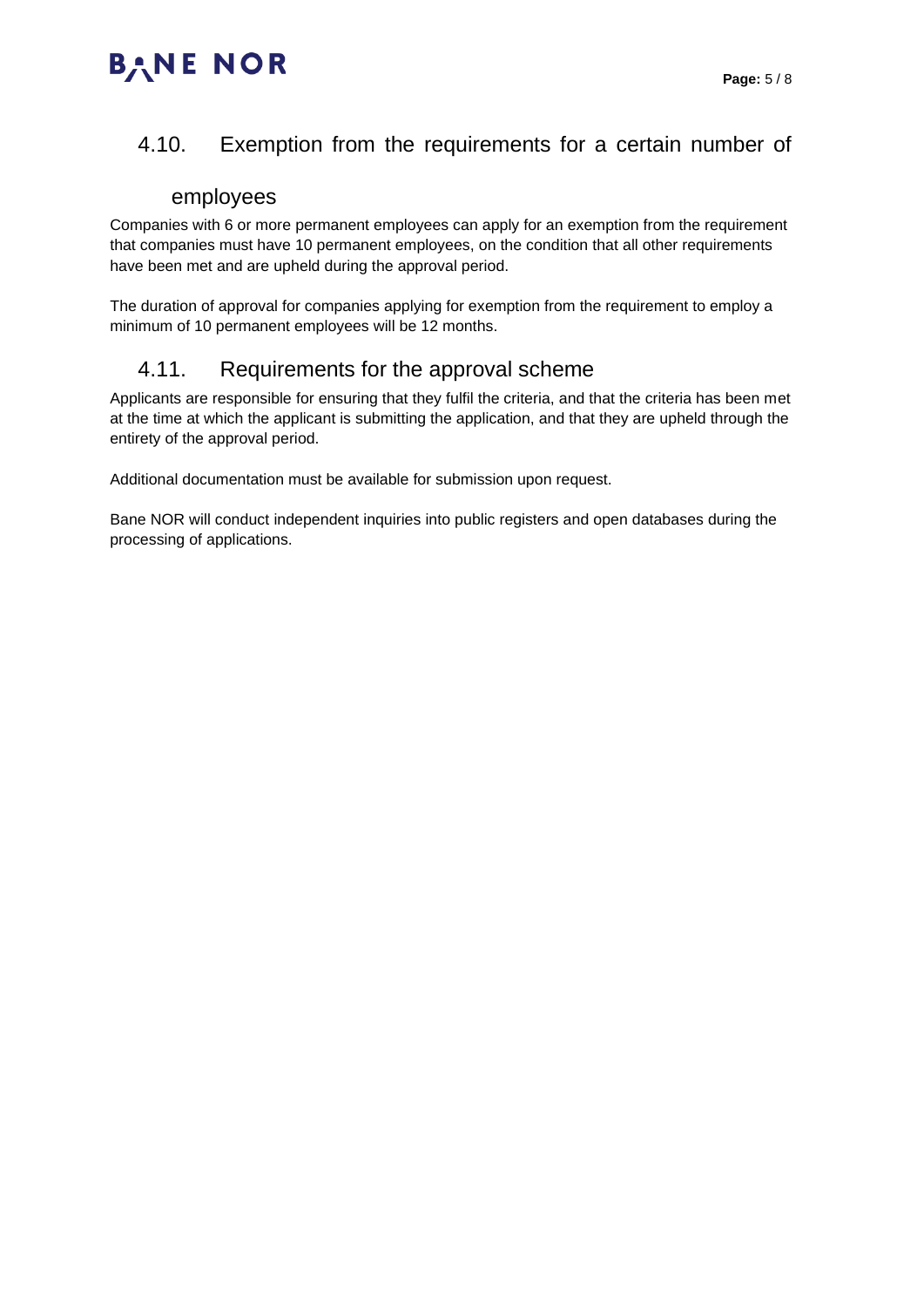| <b>Subject</b>                                            | <b>Criteria</b>                                                                                                                                                                                                                                                                                            | Documented by                                                                                                                         |
|-----------------------------------------------------------|------------------------------------------------------------------------------------------------------------------------------------------------------------------------------------------------------------------------------------------------------------------------------------------------------------|---------------------------------------------------------------------------------------------------------------------------------------|
| Structure and size<br>of the organisation                 | • The company must be registered in a register of business<br>enterprises, a professional register or a trade register in the<br>country of which the company was established                                                                                                                              | Certificate of registration                                                                                                           |
|                                                           | • The company must employ a minimum of 10 permanent<br>employees                                                                                                                                                                                                                                           | A written statement of the<br>permanent employees and their<br>full-time equivalent percentage,<br>description of the organisation    |
| Corporate social<br>responsibility and<br>professionalism | • StartBANK membership                                                                                                                                                                                                                                                                                     | StartBANK membership<br>number                                                                                                        |
|                                                           | • The company shall operate in such a manner that Bane<br>NOR's corporate social responsibility requirements for<br>contractors are met and are adhered to throughout the<br>supply chain.                                                                                                                 | Confirmation                                                                                                                          |
|                                                           | • The company must have an auditor                                                                                                                                                                                                                                                                         | Printouts from the<br>Brønnøysund Register Centre                                                                                     |
| Organisation and<br>management                            | • The company has their own safety function that<br>encompasses its safety responsibilities, including traffic<br>safety ref. STY-604160 Management responsibility for<br>drivers, chief safety officers, signallers and brakemen -<br>instructions.                                                       | Statement (relevant governing<br>documents from the company<br>itself) and name of the person<br>responsible for safety<br>management |
|                                                           | • The company must have a system in place for internal<br>training, competence management and valid certifications<br>that include functions that are relevant to traffic safety<br>within the framework of Bane NOR's safety approval.<br>Requirements are published via banenor.no and its<br>circulars. | An account of the system.                                                                                                             |
| Quality system                                            | • Documented quality system that adheres to EN ISO<br>9001:2015 or equivalent                                                                                                                                                                                                                              | An account of the system                                                                                                              |
|                                                           | • The company must have an efficient internal inspection<br>system that also includes safety related tasks and functions<br>that are applicable to the railway                                                                                                                                             | An account of the system                                                                                                              |
|                                                           | • The company must have an adequate timekeeping system<br>that is capable of showing the total, actual working hours<br>logged for all customers                                                                                                                                                           | Account of the system, with<br>name of the system, links and<br>images that illustrate the<br>system                                  |
| Suitability and loss<br>of approval                       | • The organisation must be suitable such that it can perform<br>the safety functions in accordance with the governing<br>documents in force at any given time, ref. Bane NOR's own<br>transport and safe work with vehicles.                                                                               | Declaration                                                                                                                           |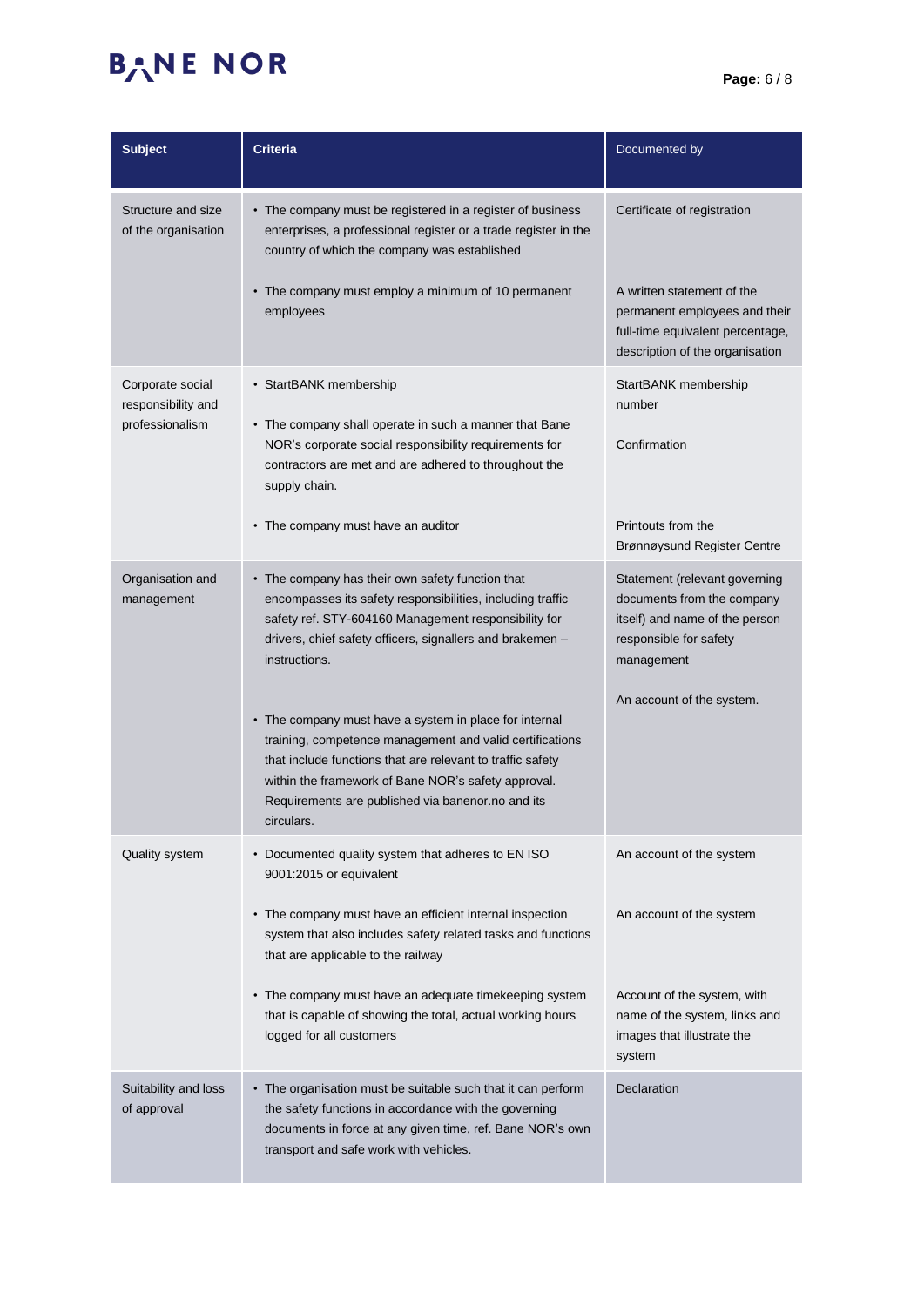| • Employees who hold senior positions (chairman, board       | Confirmation |
|--------------------------------------------------------------|--------------|
| members, general managers, deputies, owners or contact       |              |
| persons) can not have had their approval/certification       |              |
| revoked for functions that are relevant to safety within the |              |
| framework of Bane NOR's safety approval. This limitation     |              |
| applies to the period of which they have been refused        |              |
| approval / certification. This also includes companies for   |              |
| which people who have previously lost their approval are     |              |
| currently holding senior positions, even if they are not     |              |
| formally registered as holding said senior position.         |              |
|                                                              |              |

### 5. Timeline for implementation of the approval scheme

The following timeline serves as a basis for the implementation of the approval scheme.

| <b>Activity</b>                                                                                                                                                                                   | <b>Deadline</b>                      |
|---------------------------------------------------------------------------------------------------------------------------------------------------------------------------------------------------|--------------------------------------|
| Information about the approval scheme made available on banenor.no<br>and an email will be sent to all registered companies                                                                       | 15th November 2021                   |
| Start of the first round of applications                                                                                                                                                          | 1st December 2021                    |
| Deadline for applying for approval in the first round of applications                                                                                                                             | 15th January 2022                    |
| Processing and approval of applications for the first round of applications                                                                                                                       | 16th January – 15th<br>February 2022 |
| Appeals processing for the first round of applications                                                                                                                                            | 20th February - 10th<br>March 2022   |
| Processing of continuous applications with a processing time of around<br>2-4 weeks                                                                                                               | From 1st March 2022                  |
| Scheme comes into force                                                                                                                                                                           | 15th March 2022                      |
| Transitional arrangement<br>(applies to companies that currently hold a contract with Bane NOR, or<br>who are registered and approved as a subcontractor for Bane NOR on<br>an existing contract) | 15th March – 31st<br>December 2022   |

#### 6. Input regarding consultation

In the preparatory work for the approval scheme, a draft was sent out for external consultation to the following contractors:

EBA jernbaneutvalget Veidekke NRC Group AS Infranord Norge AS Spordrift AS Aarsleff/Banedrift AS RIAS (Mesta) Alstom

- **Baneservice** Gjermundshaug AS Anlegg Øst Rallarservice AS Banefjell AS Olav Kyte AS Totalprosjekt Namskogan AS Aasen linjerydding AS
- Jordalen entreprenør AS BMO Entreprenør AS Splide entreprenør AS Øynebråten Anleggsteknikk AS Consolvo AS **Nettpartner**

6 responses were received from those chosen for consultation.